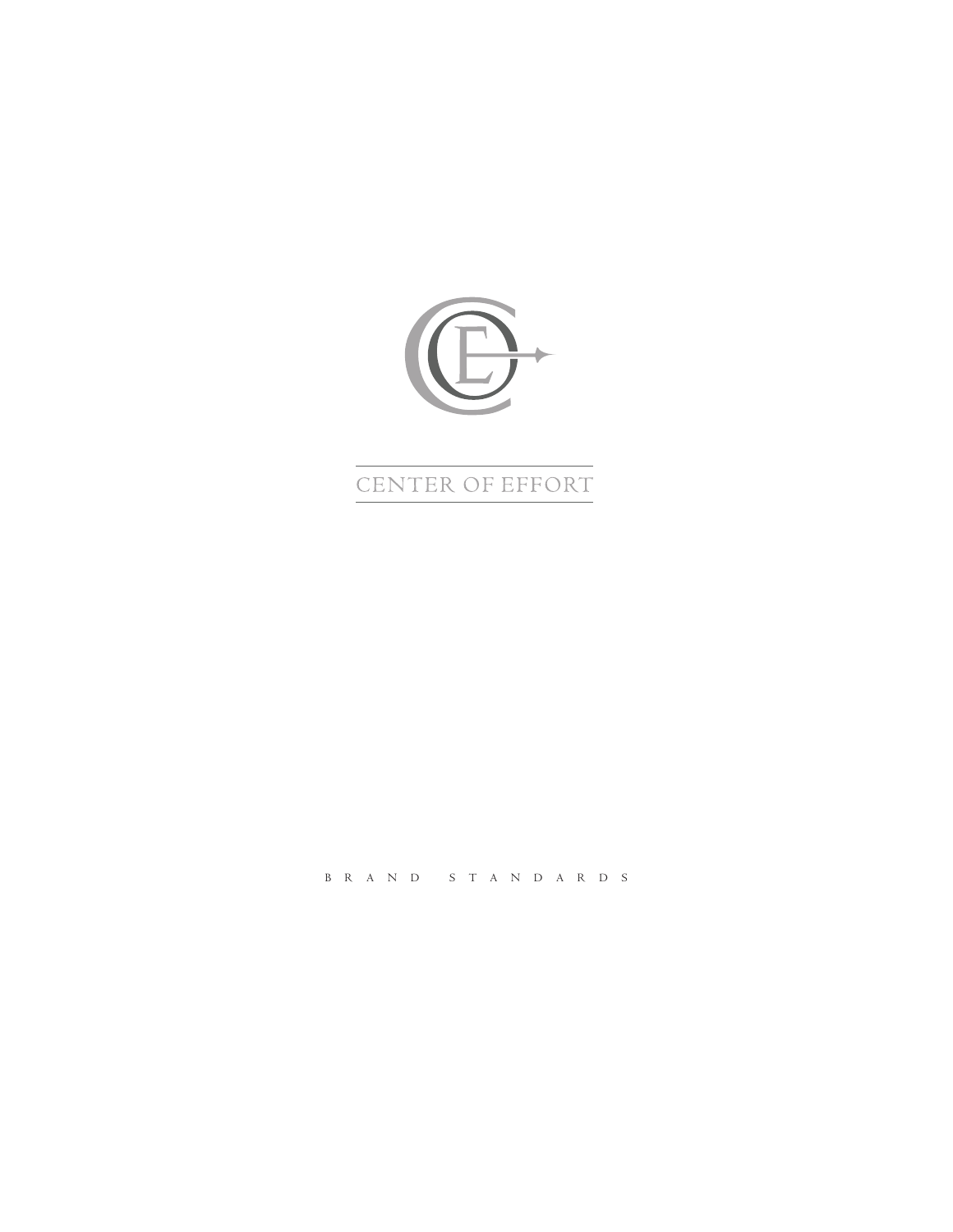THE FOLLOWING PAGES ARE A TOOL FOR MAINTAINING THE COHERENCE OF CENTER OF EFFORT'S VISUAL COMMUNICATION PIECES. IT IS AN ESSENTIAL STEP IN PROTECTING THE INTEGRITY OF ITS IMAGE. ADHERING TO THESE STANDARDS WILL STREAMLINE THE WORK OF COMMUNICATIONS STAFF AND OUTSIDE VENDORS, HELP AVOID MISSTEPS IN DESIGN, AND THEREBY SAVE TIME AND PRODUCTION COSTS.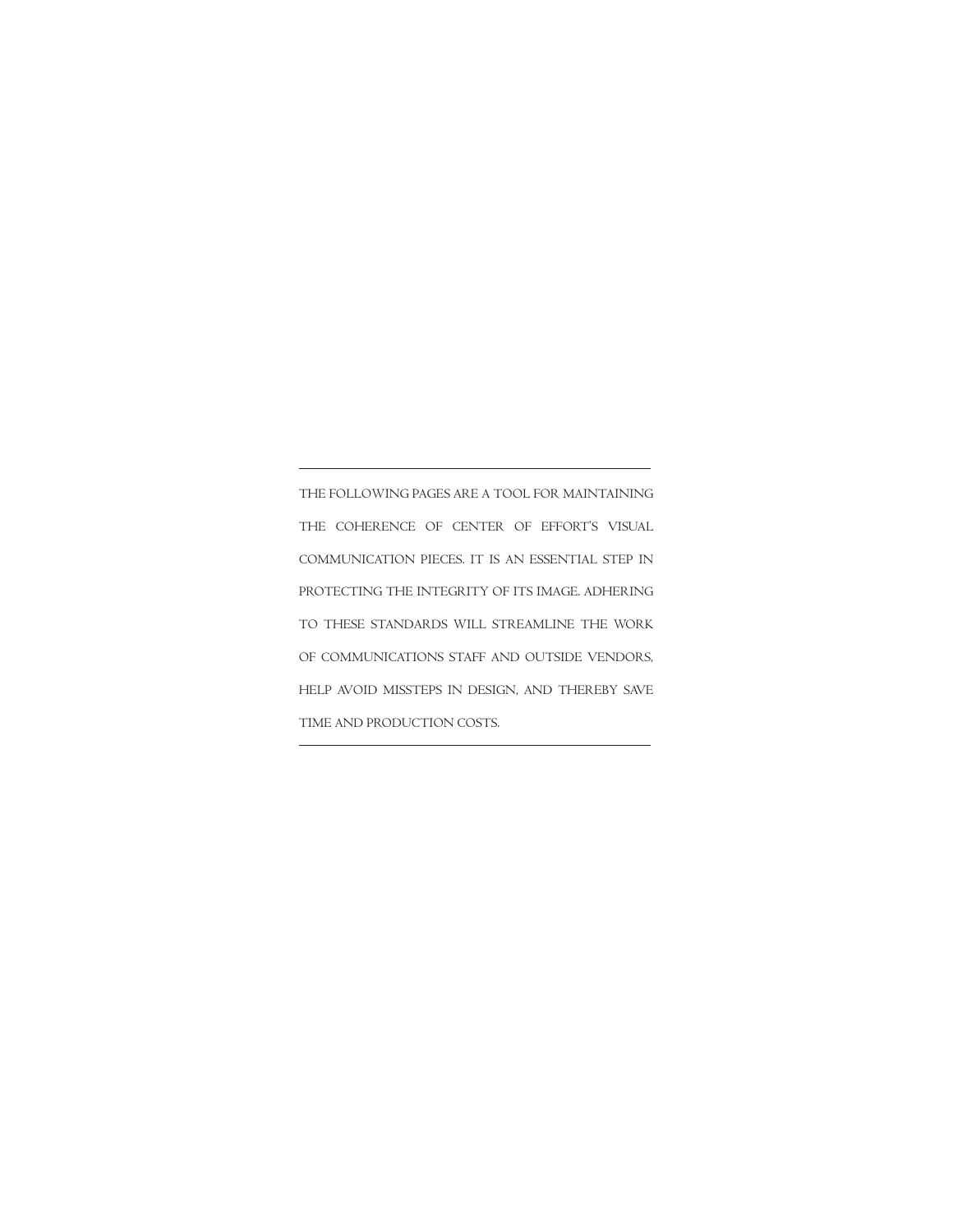# SIZING RESTRICTIONS

Proper logo size is vital in maintaining readability, as well as ensuring a consistent look throughout the brand. The logo should never be too small or too large in size for the application.

 *• The logo should not be displayed at any size smaller than .75" in height.*

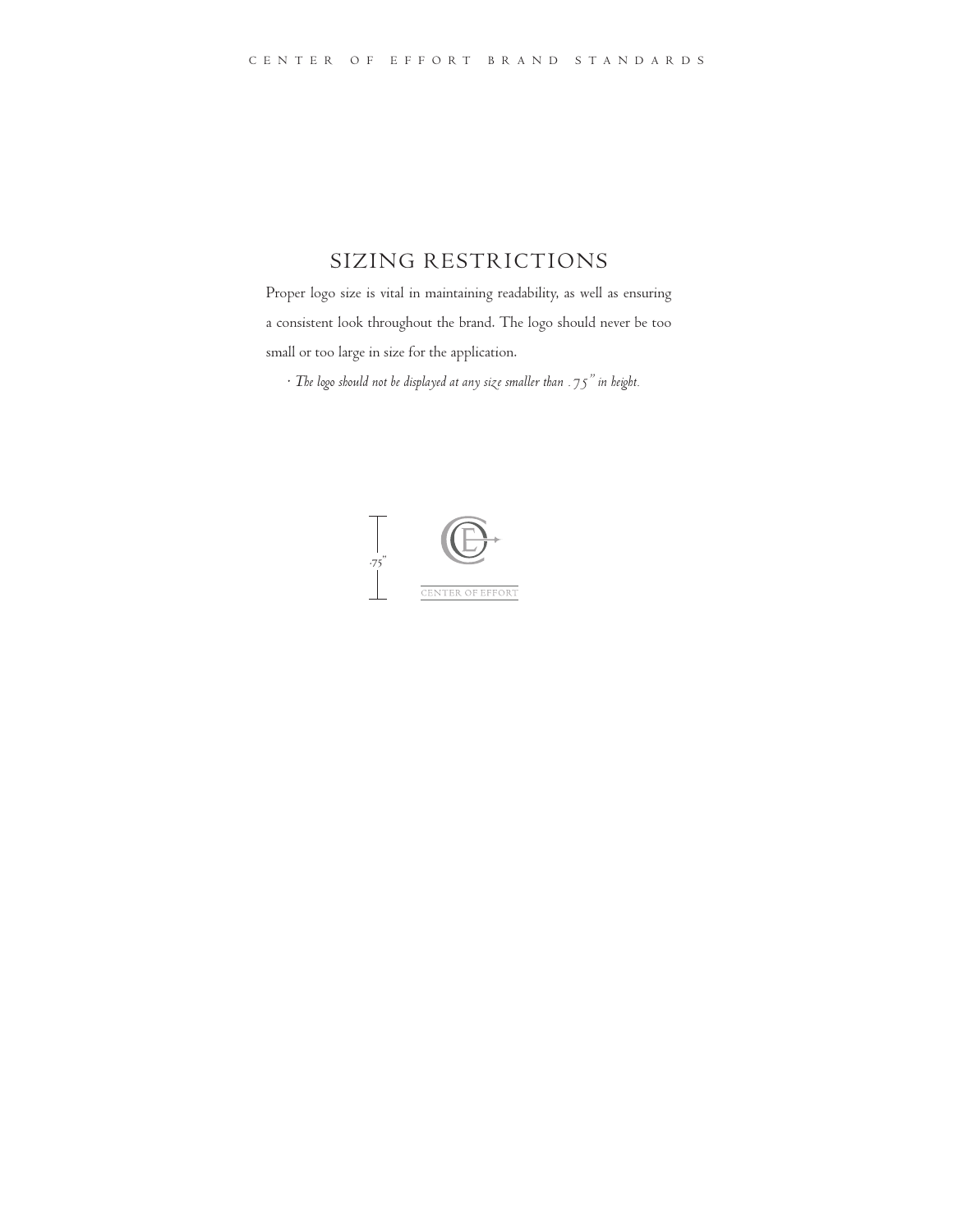#### CLEAR SPACE

To ensure that the logo always appears clearly and unobstructed, it is important to provide an area of clear space around it. The minimum clear space areas are shown here. No other object should appear within this area at any time, and where possible, this clear space should be increased.

 *• The clear space is measured by the 'community hospital' element height as marked by 'x'*

# CENTER OF EFFORT

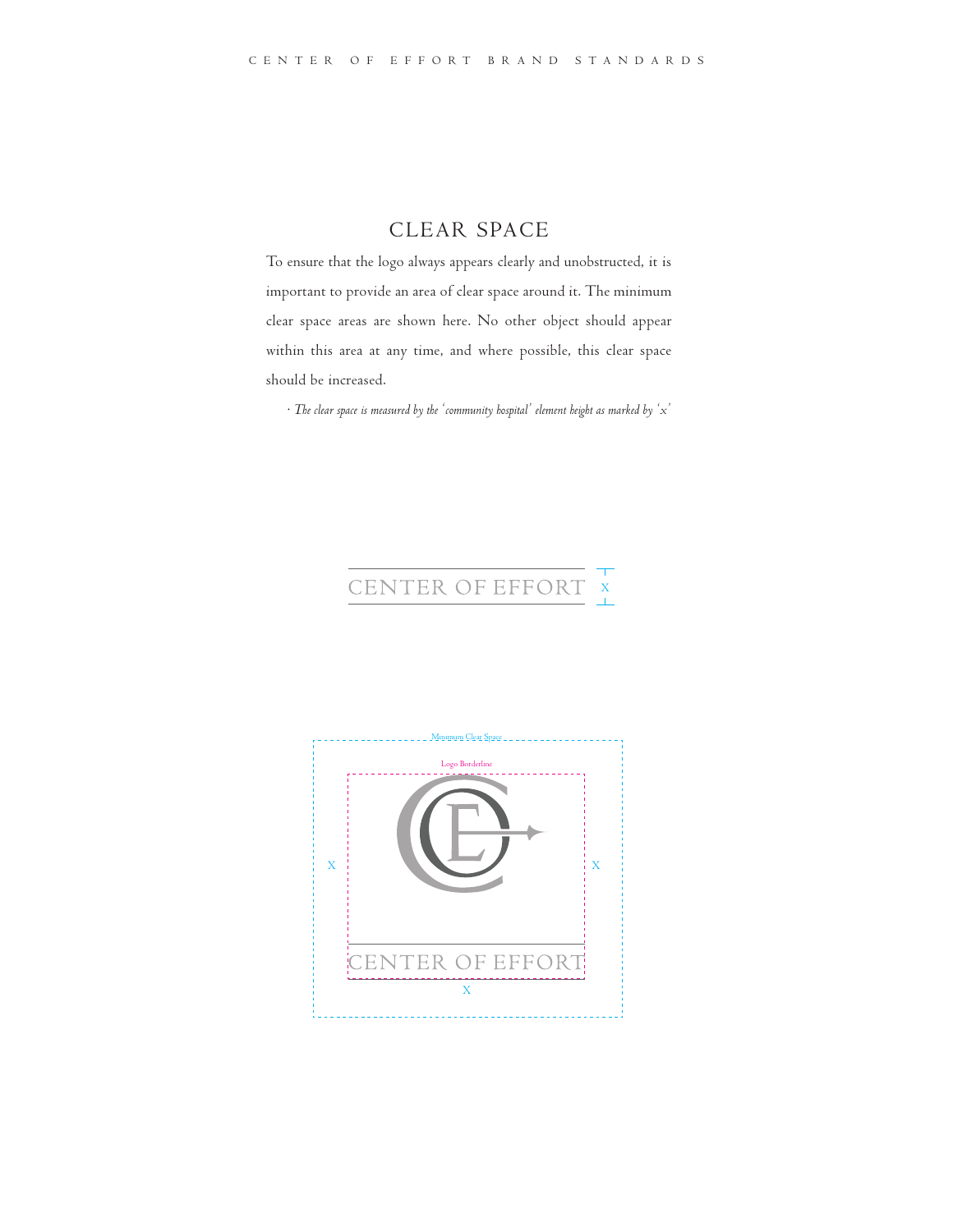# LOGO APPLICATIONS

It is preferred to have the logo print positive in CMYK or PMS equivalents, depending on the application. The logo may also be print in black or reversed to white – provided the background color offers sufficient contrast for clear readability.



# CENTER OF EFFORT



# CENTER OF EFFORT

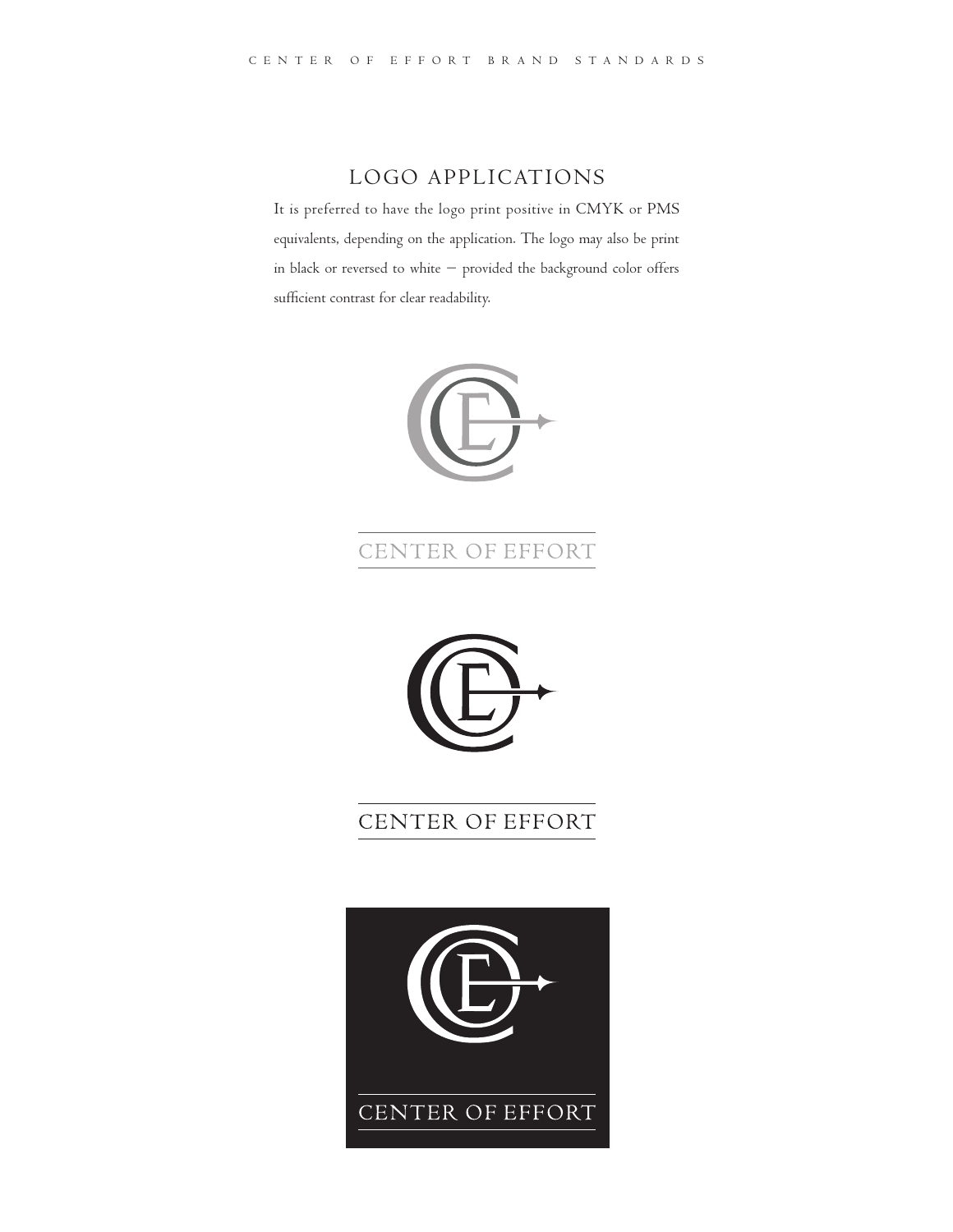#### UNACCEPTABLE EXECUTIONS

The following examples illustrate the most common mistakes made when reproducing the Center of Effort logo.



CENTER OF EFFORT *DO NOT alter the color of the logo in any way*



CENTER OF EFFORT

*DO NOT switch the greys*



CENTER OF EFFORT

*DO NOT alter the shape of the logo*



*DO NOT put the logo in a containing shape*



**CENTER OF EFFORT** 

*DO NOT alter the typography*

*DO NOT alter the space between the icon and the wordmark.*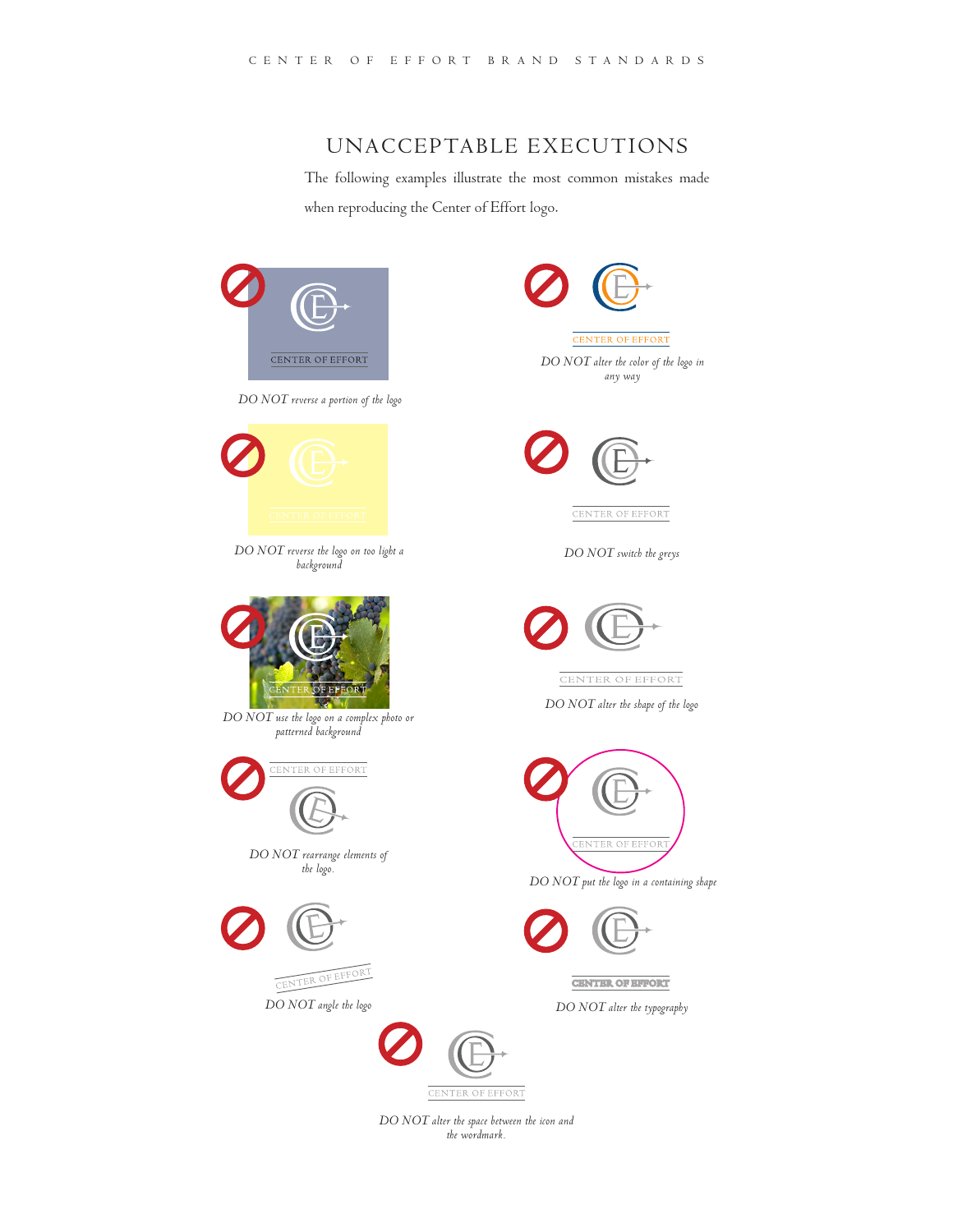# COLOR PALLETTE

PMS colors used in Center of Effort logo



#### CMYK color breakdowns for the Center of Effort logo

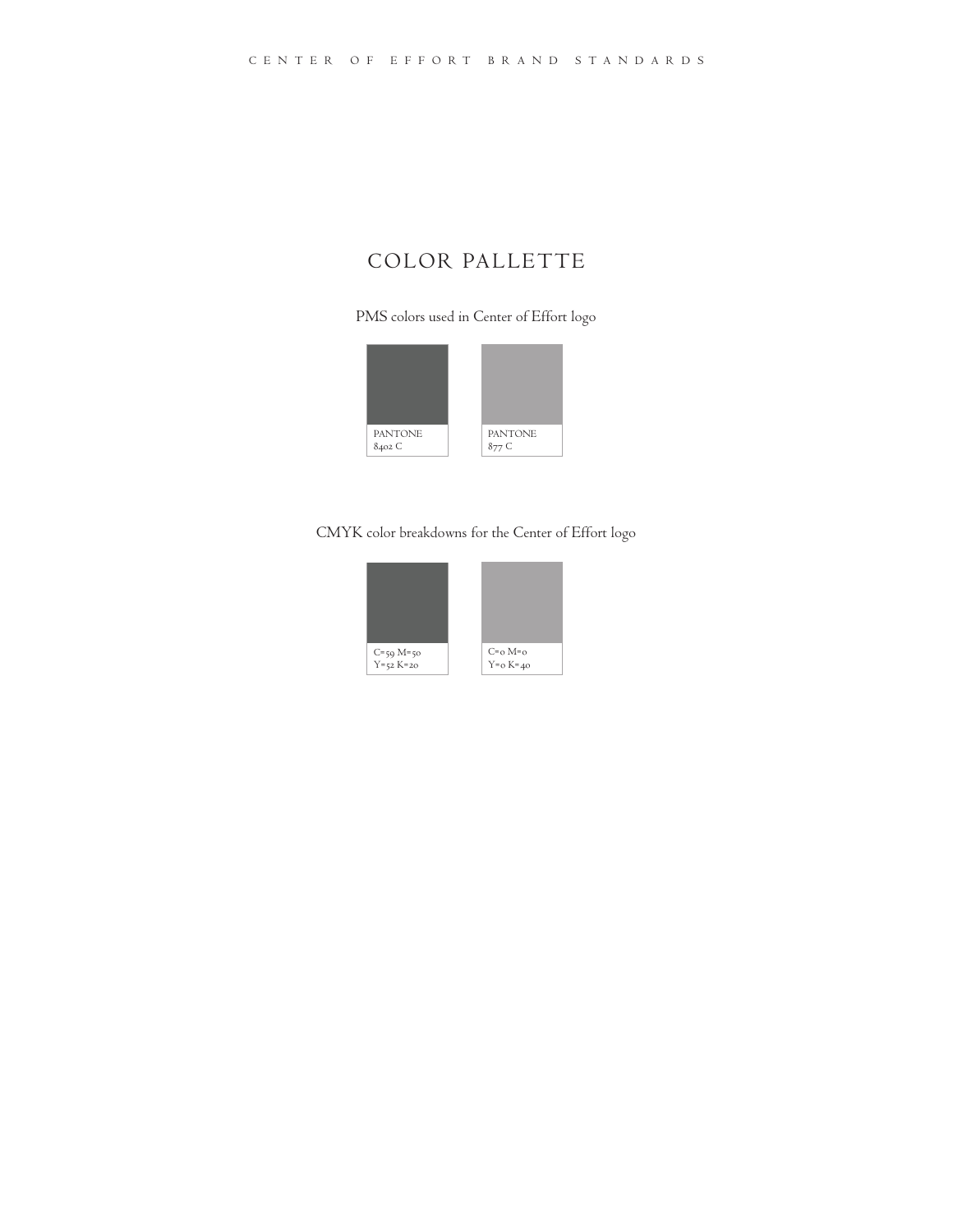#### TYPOGRAPHY

#### HEADLINES, SUBHEADS & PULL QUOTES

LTC METROPOLITAN IS THE CHOSEN TYPEFACE to represent Center of Effort for all headlines, subheads, and pull quotes. For brand consistency purposes, this typeface is to be used in conjunction with all marketing material including brochures, advertisements, flyers, etc. — and whereever else deemed appropriate.

> METROPOLITAN ROMAN abcdefghijklmnopqrstuvwxyz ABCDEFGHIJKLMNOPQRSTUVWXYZ  $1234567890$ <sup>-!@#\$%^</sup>&\*()-+=

METROPOLITAN ITALIC *abcdefghijklmnopqrstuvwxyz ABCDEFGHIJKLMNOPQRSTUVWXYZ 1234567890~!@#\$%^&\*()-+=*

METROPOLITAN SMALL CAPS abcdefghijklmnopqrstuvwxyz ABCDEFGHIJKLMNOPQRSTUVWXYZ 1234567890~!@#\$%<sup>^</sup>&\*()-+=

METROPOLITAN SMALL CAPS ITALIC *abcdefghijklmnopqrstuvwxyz ABCDEFGHIJKLMNOPQRSTUVWXYZ 1234567890~!@#\$%^&\*()-+=*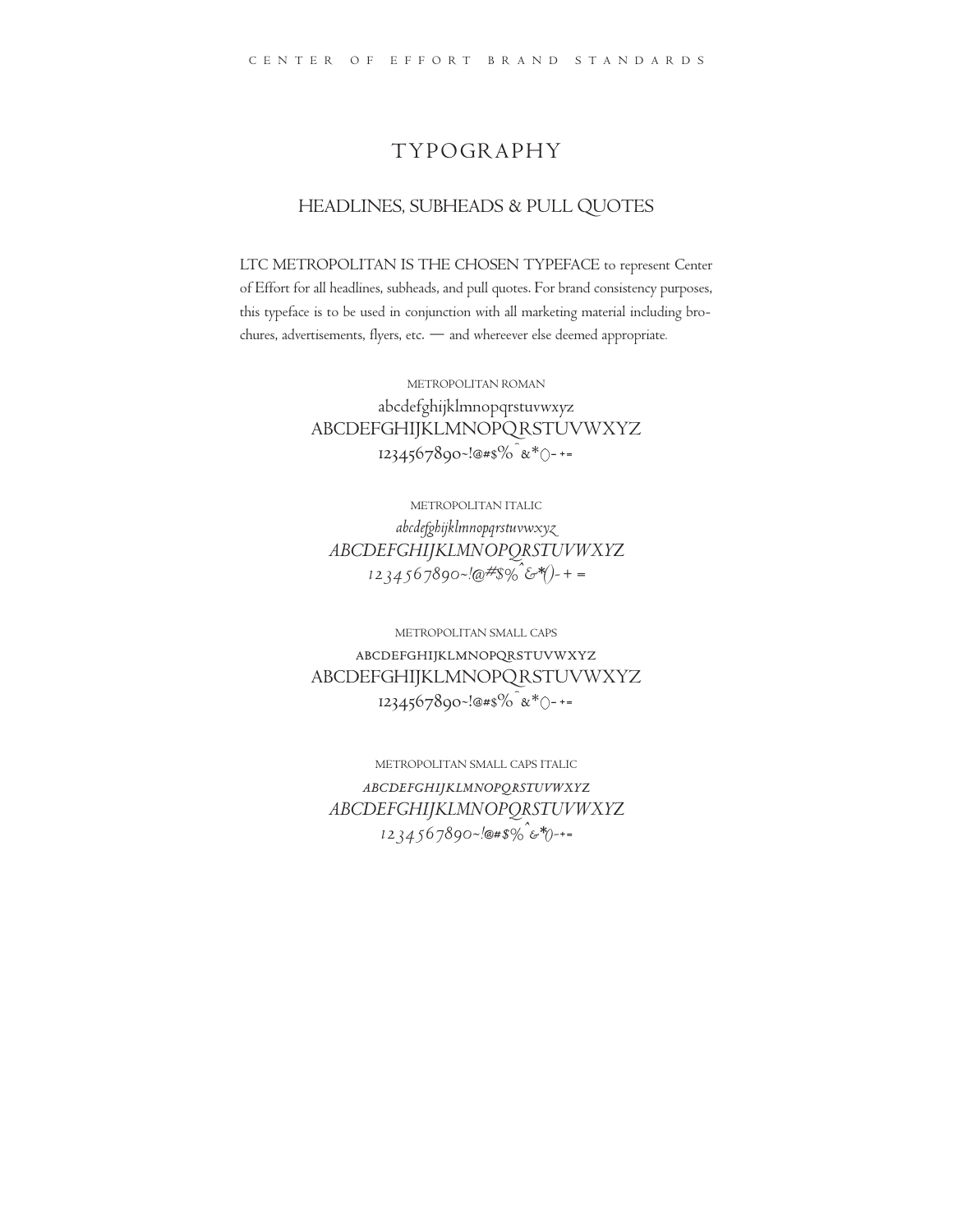#### ADDITIONAL NOTES

• The icon can be used alone as a design element in applications where appropriate



• The wordmark can be used alone as a design element in applications where appropriate

# CENTER OF EFFORT

• Any other questions regarding permission and usage of the Center of Effort logo must be directed to Nathan R. Carlson, at Center of Effort, 805.782.9463.